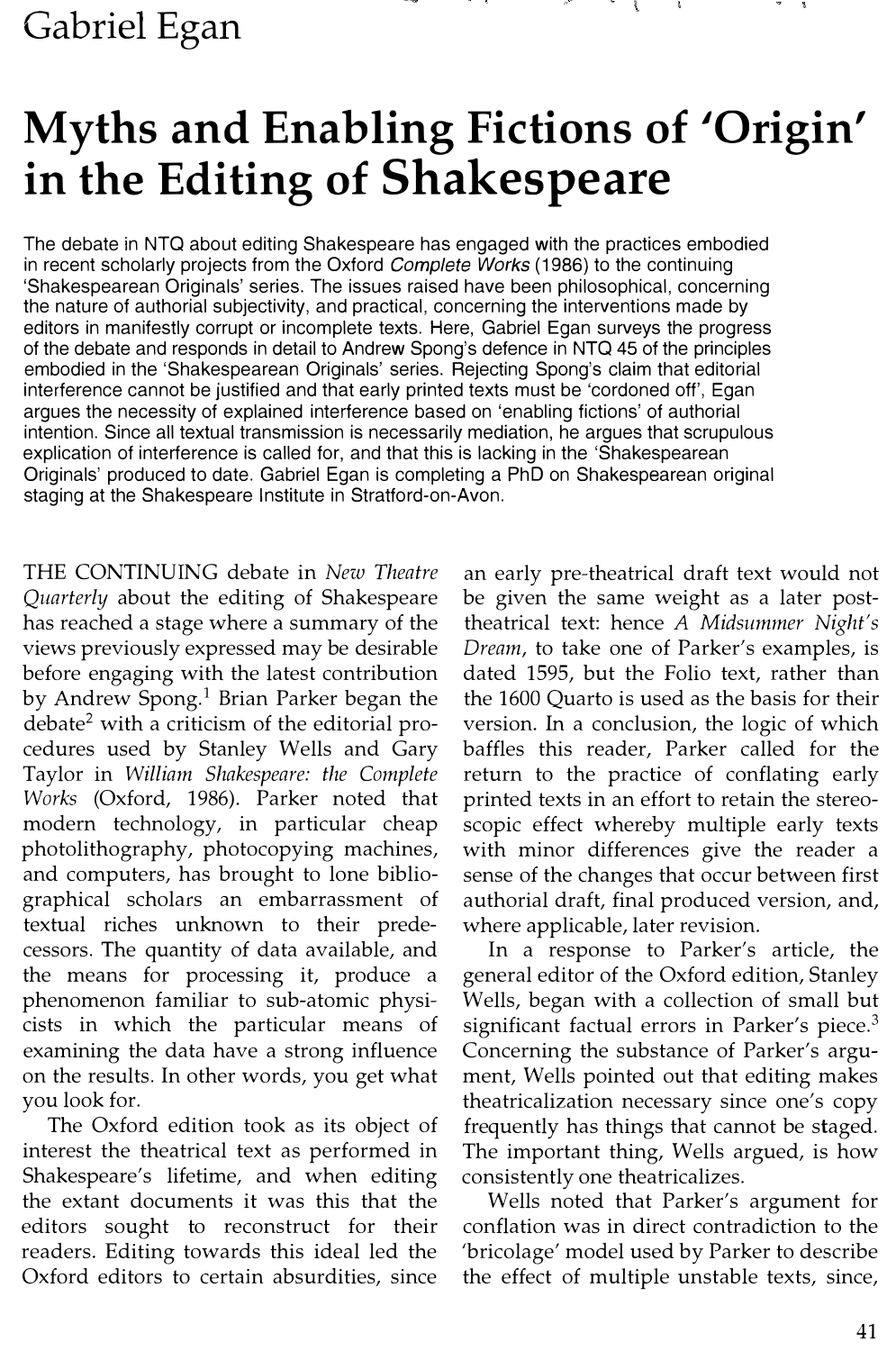far from promoting an awareness of what has been excluded, the conflated edition prints a composite of a range of texts. Extending this point, Wells argued that once authorial revision is accepted there can really be no responsible conflation since one has no authority for deciding between two different readings if the dramatist first wrote and saw into production the first, and then later decided to remove it and substitute the second.

At this point in the debate a new strand was added by a contribution from Graham Holderness and Bryan Loughrey in which they compared the editorial principles enshrined in their 'Shakespearean Originals' series with those of the editors of the Oxford edition.<sup>4</sup> Holderness and Loughrey claimed that, for all Wells's rejection of the principle, the Oxford edition had used conflation of a particular kind. Although the Oxford editors sought to represent each play as it was first performed, and hence chose for their copy text in each case the earliest theatrical text extant, they also wished to represent the dramatist's habits of expression in preference to those of anyone else.

For this reason the Oxford editors based their accidentals (spelling, punctuation, capitalizing, italicizing, lineation, etc.) on those of another text if that could be shown to represent more faithfully the dramatist's practice. The theatrical text might instead be influenced by a scribe's or a promptholder's habits in these matters. According to Holderness and Loughrey, the modernspelling version of the Complete Works was most guilty of inventing stage directions and conflating accidentals, but they also mocked the process of 'antiquing' in which modern English inventions were turned into authentically archaic early modern English for the original-spelling edition of the book.

For Holderness and Loughrey, the desire to recreate the manuscript upon which an extant printed text was based is just another manifestation of the privileging of handwritten text over printed text, originating in the neo-platonic notion of the 'veil of print'. Since we have only the print version to start from, the underlying manuscript is just an

imaginary ideal which we extrapolate from the print version, and hence any attempt simultaneously to 'improve' the print version by reference to the imaginary original produces logical circularity. The policy of the 'Shakespearean Originals', Holderness and Loughrey announced, would thus be to confine conjectures to the apparatus and to reprint the early printed text 'as is'.

Alan Posener began his response to Holderness and Loughrey's piece in much the same way that Wells had begun his response to Parker's, by pointing to a myriad of small errors and misunderstandings.<sup>5</sup> In particular, Holderness and Loughrey's reliance upon a faulty translation of Platter's eye-witness account of a performance of Julius Caesar, and their failure to read 'shovel' in Hamlet Ql as meaning 'shovelful', were scorned by Posener. Whereas Holderness and Loughrey emphasized the collective nature of Elizabethan dramatic production, Posener asserted the special role of the individual dramatist. It was, after all, Shakespeare individually, and not the theatrical collective, that Greene denounced as an 'upstart crow' and Meres praised as an English Plautus.

Holderness and Loughrey's detraction from Shakespeare was compared by Posener to the Baconian or Oxfordian position, but rather than desiring a more elitarian 'Shakespeare' they wanted a more egalitarian one. Holderness and Loughrey considered the reference to hypothetical foul papers as an underlying authority for printed texts to be 'idealism', but Posener argued that these hypothetical documents were what Marx would call 'concrete abstractions', which we can meaningfully employ in emendation.

As an example Posener used what appears to be a slip in Holderness and Loughrey's article where the phrase 'substitution . . . for' is used where the intended meaning seems to be 'substitution ... by', and showed that silent emendation is not only justifiable but also sometimes necessary to the production of meaning. Thus Posener distinguished between two different kinds of interference: emendation needed to restore sense, which the Oxford editors performed, and conflation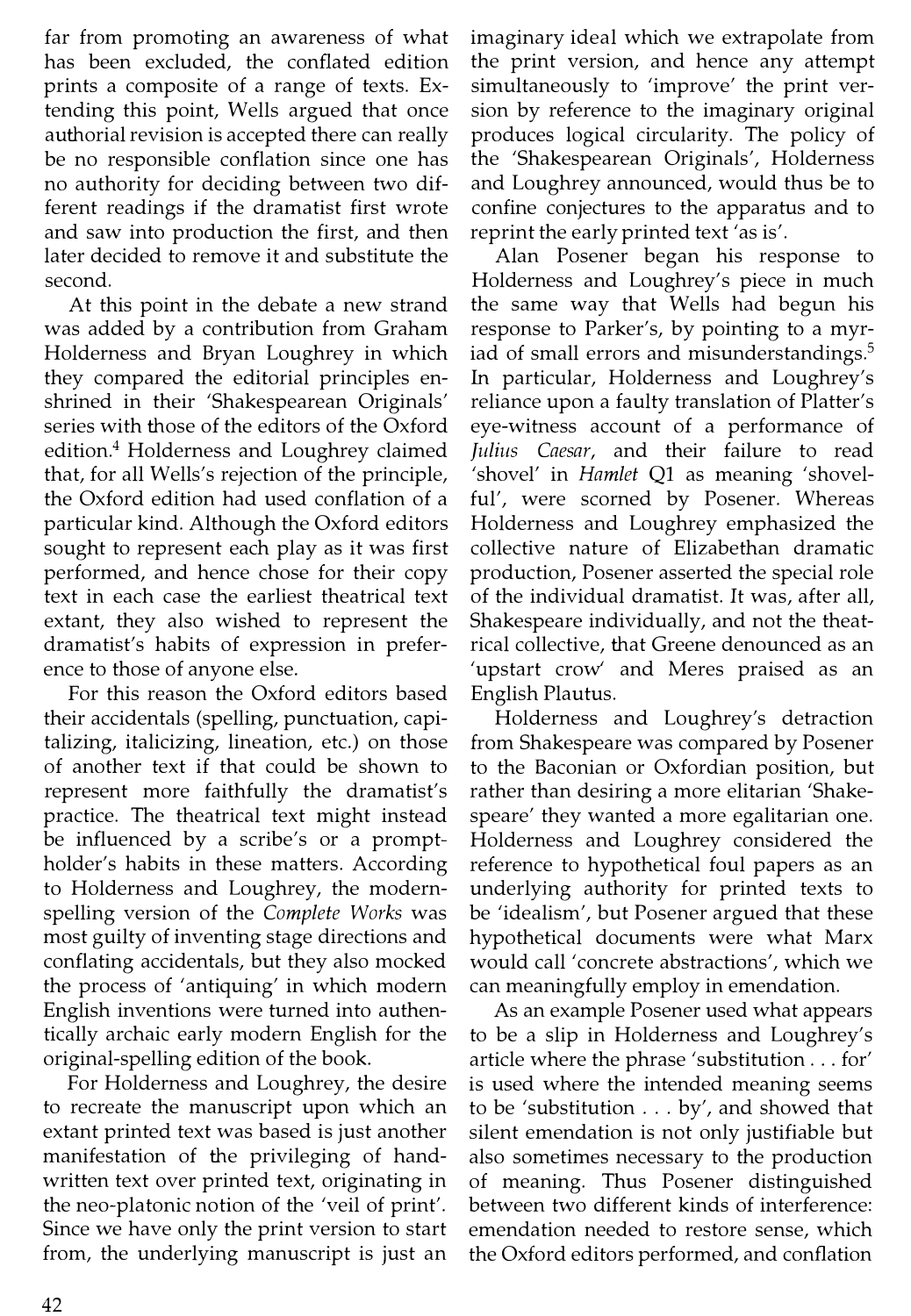of different versions of a text, which they did not. Posener did not address Holderness and Loughrey's argument that the Oxford editors engaged in conflation by drawing their accidentals from the text closest to the author's hand, whilst preferring the text closest to first performance as their copy text.

It is to the latest contribution, Andrew Spong's 'Bad Habits, "Bad" Quartos, and the Myth of Origin in the Editing of Shakespeare', that I must respond in detail. Spong attempts to address some of Posener's criticisms of Holderness and Loughrey by using Marxist cultural theory to demonstrate that the positions taken up by contributors to the discussion are exactly those we should expect to obtain amongst editors of these two opposing political persuasions. Spong thus begins by placing the Oxford Shakespeare project and the New Cambridge Shakespeare series in the context of the 'new critical strategies' of the 1980s, and positions them as responses to the loss of dominance suffered by 'orthodox critical beliefs'.

By 'orthodox', Spong here means 'conservative' and he sees a complete victory in the 1980s for interpretation 'from class, gender, sexuality, and race-based perspectives<sup>'6</sup> which others, myself included, might wish instead to represent as an incomplete and ongoing struggle. In reaction to this leftwing success, 'the idealism which formerly had been reserved for the consideration of "Shakespeare's thought" has now retreated to "Shakespeare's text",'7 and hence the conservative editorial practices of the Oxford and Cambridge editions.

This assertion can be most simply refuted by pointing out that Stanley Wells was hired by Oxford University Press to begin the project in 1977, and Philip Brockbank was hired by Cambridge University Press to commence their series in 1978. Thus these projects began before, and hence not in reaction to, the critical developments which Spong assigns to the 1980s, although he might still wish to argue for change during the gestation of the works if he can find the evidence.

Getting down to 'basics', as Spong, following Posener, puts it, the problem of Holderness and Loughrey's use of Platter's account receives an extraordinary treatment. Posener showed that Holderness and Loughrey had used in their article a rather inexpert translation of Platter's German text which rendered 'streiiwine Dachhaus' as the meaningless 'strewn roof-house' rather than the correct 'house with a straw-thatched roof'. Spong uses this as an opportunity to discuss the 'myth of origins' which sends scholars on a wild goose chase 'tracing the origin itself back to *its* source', $\delta$  and derives from an idealistic platonic belief in 'the recuperability of the authorial consciousness'.<sup>9</sup>

Spong plays along with this myth in order to expose it, and hence he admits that 'Holderness and Loughrey draw the quote from E. K. Chambers's The Elizabethan *Stage'*.<sup>10</sup> If this is true, then Holderness and Loughrey ought to have cited Chambers's book, and not Campbell and Quinn's The Reader's Encyclopedia of Shakespeare to which they attribute the passage in their article.<sup>11</sup> Spong even toys with the idea of making sense of 'strewn roof-house' by offering 'a reed-strewn Lords' Room at the top of the theatre', $12$  for which there is no evidence whatsoever and which a practical consideration of playhouse design rules out.

Having offered this imaginary lords' room, Spong sensibly retracts it and admits that Posener's translation - 'house with a straw (i.e., thatched) roof' - is correct. The error in Holderness and Loughrey's article is particularly important because they repeat it in the 'General Introduction' that prefaces the first three volumes in the 'Shakespearean Originals' series.<sup>13</sup> In subsequent volumes an attempt is made silently to 'improve' Chambers's translation, as we shall see.

Having drawn yet more attention to Holderness and Loughrey's careless use of sources, Spong compounds their error by suggesting that the fault lay not with Chambers but his printers:

It would appear, however, that Chambers's original text features a typographical error, whereby a hyphen has been incorrectly positioned: what should have read 'strewn-roof house' became 'strewn roof-house', and this error has been often reproduced.<sup>14</sup>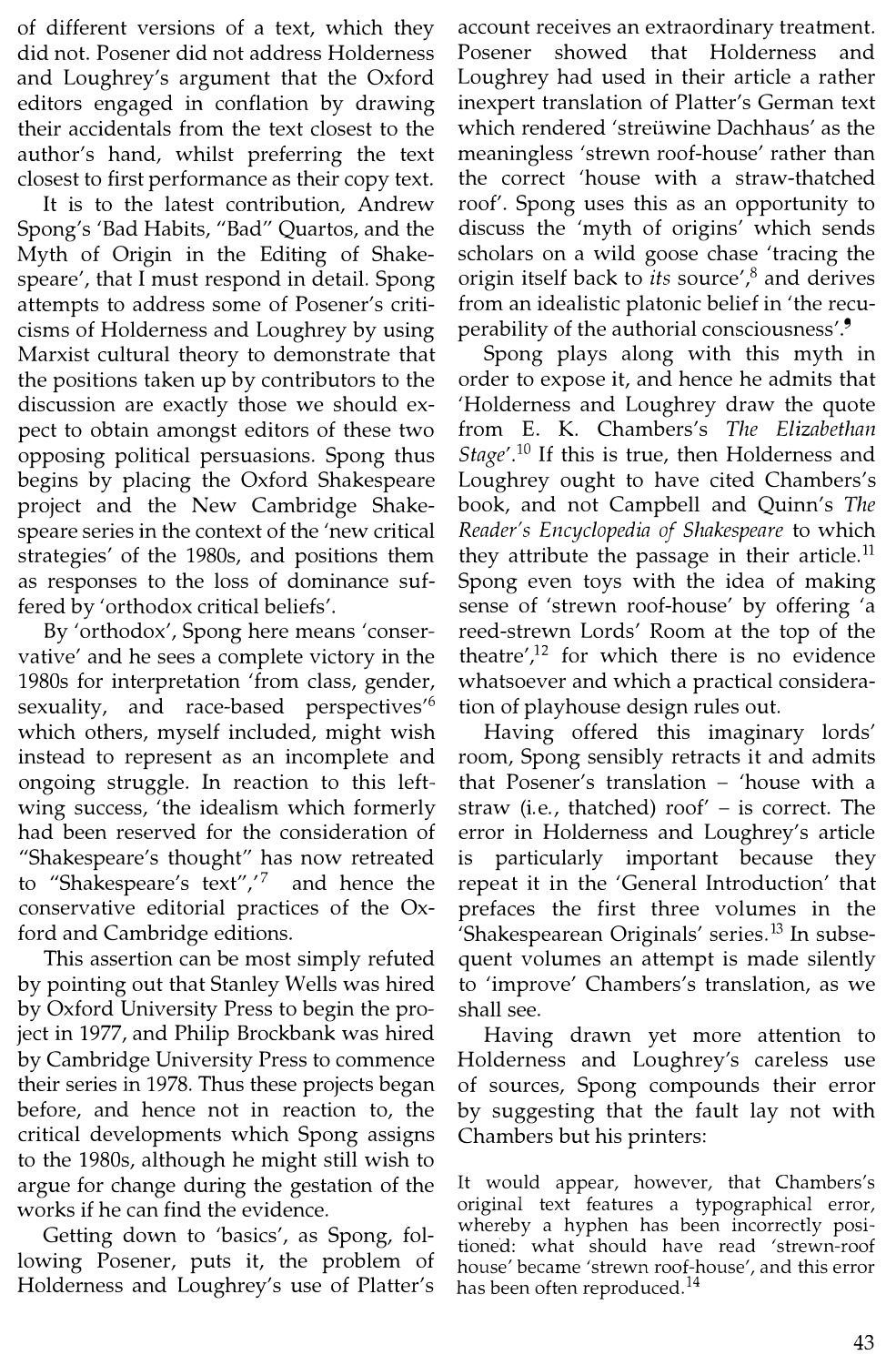Having silently skipped over Campbell and Quinn, to whom Holderness and Loughrey attribute their quotation, and alighted on Chambers, Spong posits something he calls 'Chambers's original text' which contains an error.

One can only wish Spong were more specific. The first printing of The Elizabethan Stage in 1923 had the hyphen in between 'roof' and 'house', $15$  and all the subsequent reprintings maintained it. The archives of Oxford University Press indicate that in 1944 Chambers made corrections to the text prior to a reprinting, but he left the hyphen in question where it was. It appears that the author did not consider himself or his printers to have made the error that Spong detects.

Perhaps Spong is referring to a hypothetical error in Chambers's typescript from which the first edition was set. If so, this is no more available to us than Shakespeare's foul papers, and Spong's attempted emendation is rather remarkable since it implies that an error in a printed text can be so gross that one may reasonably infer an underlying text and a process of transmission which accounts for it. This is precisely the point that modern bibliographical scholars would attempt to persuade the 'Shakespearean Originals' editors to accept, although I doubt many would share Spong's conviction that his hypothetically misplaced hyphen is a clear-cut case.

Spong's attempt to efface Holderness and Loughrey's slip is unconvincing, but Posener was not entirely fair in writing that 'we can infer ... that they are not all that good at German'.<sup>16</sup> What Holderness, Loughrey, and Spong appear to be ignorant of is the relatively well-known inadequacy of Chambers's translation of this passage, which led Ernest Schanzer to do the job properly.<sup>17</sup> It is to Schanzer's translation that careful scholars now resort.

Spong did not let Posener's correction rest. In order to prove that the errors which go around come around, he cited Howe's continuation of John Stow's Annales of England, in which is described the destruction of 'the play-house or Theater, called the Globe'

by fire in 1613. Spong comments that 'Stow (or perhaps Howe) cannot decide whether to refer to the Globe as "the play-howse" or "Theater".' Note the odd transformation of 'play-house' into 'play-howse' for which Spong, the scourge of those who silently emend, might be held culpable.

But what of Spong's reading of Stow's use of the word 'or' as indicating indecision? Logically, of course, the word is simply being used in its very common sense of 'also known as', as for example one might refer to 'the development of the wireless or radio'. Stow's phrase 'play-house or Theatre' indicates that he knows both terms to be applicable, and many other commentators of the period used the terms interchangeably, as synonyms, within a single sentence.

Spong aims to show that 'the signifier "the Globe Theatre" which Posener refers to is particularly vulnerable' because the recycling of the timbers of the 1576 Theatre to make the 1599 Globe caused Stow's uncertainty. Thus the term 'the Globe Theatre' is radically unstable, Spong argues, because 'Theatre' means both 'playhouse' in general and the particular playhouse which was the '1576 Theatre'. Worse still, Posener risked grave ambiguity by asserting that 'streiiwine Dachhaus' meant 'a house with a straw (i.e., thatched) roof, as was the Globe Theatre', because the Globe was rebuilt after the fire with a tiled roof. Hence 'it is very difficult for the critic to avoid falling foul of the same difficulties that he believes himself to discern in others'.<sup>18</sup>

Spong seems to feel he has given as good as he got, but his argument is based on obfuscation. The builders of the 'Theatre' gave it that name because they knew it to be the classical word for 'playhouse', and the writer of the Annales knew this too. Posener's phrase, 'a house with a straw (i.e., thatched) roof, as was the Globe Theatre', is quite unambiguous as a translation of a text securely dated 1599, since there was only ever one Globe in existence at any one time, and in 1599 it had a straw roof.

Spong hopes to have shown us all 'falling foul of the same difficulties' because of our attachment to a 'myth of origins', and to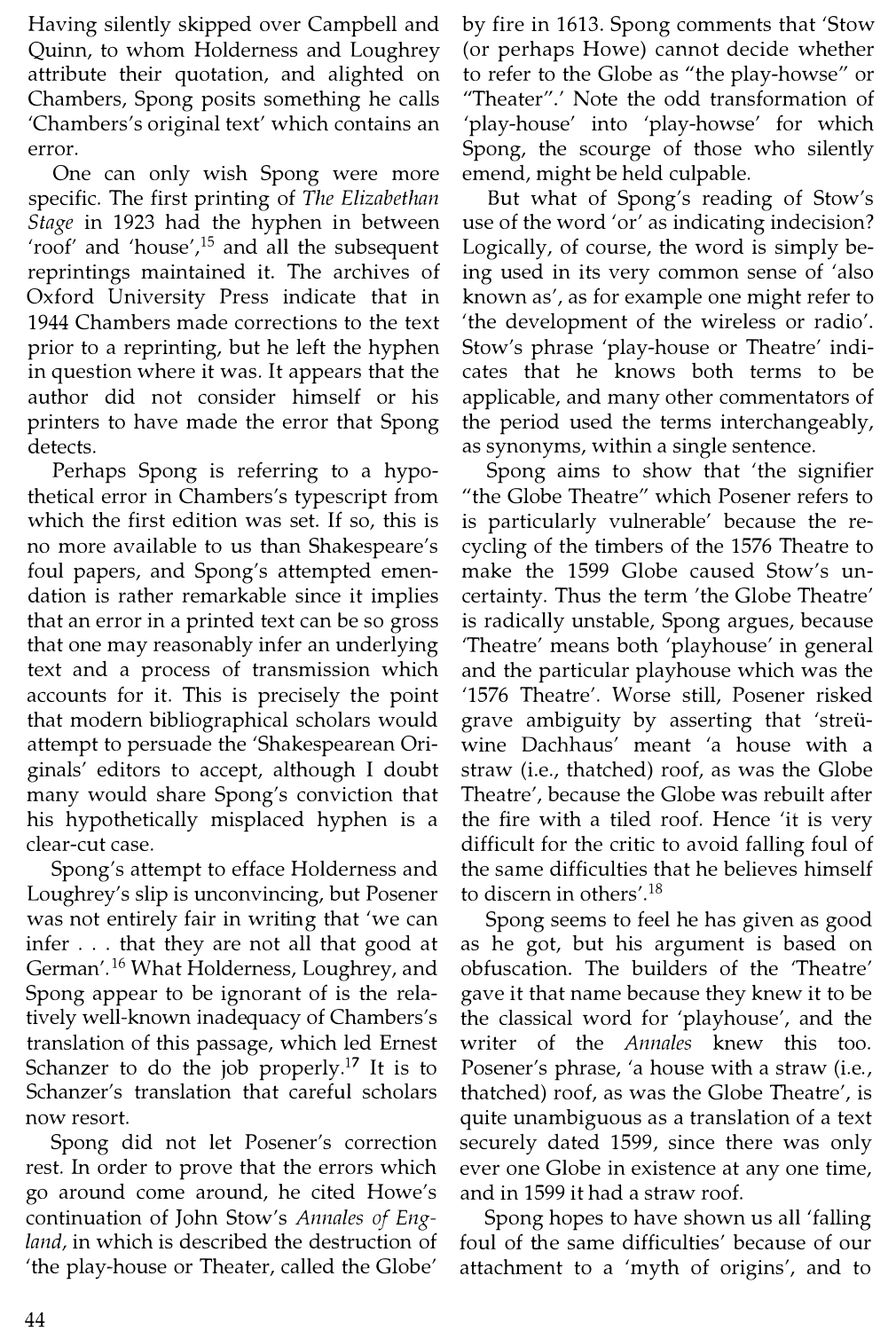avoid this kind of error he advocates a new approach to textual reproduction:

All that we can do is place a cordon around each version of each text, deliberately keeping the individual Quarto and Folio editions apart rather than attempting to unite them, a principle practically and theoretically instantiated in the 'Shakespearean Originals' series.19

If Spong believes this, then his conjectural emendation of Chambers must be rejected as impermissible, since the absence of any underlying texts for the extant print versions of this work must necessitate the placing of a cordon around them. Or perhaps he would 'confine all such editorial speculation to the critical apparatus<sup> $20$ </sup> of his edition of Chambers, as the editorial policy of the 'Shakespearean Originals' would require. It would be an unreadable edition.

The 'General Introduction' which prefaces each volume of the 'Shakespearean Originals' series has itself undergone silent revision by Holderness and Loughrey. In volumes published since 1995, the wording of Platter's account has been altered so that what was 'strewn roof-house' now reads 'thatched playhouse'. 21 Holderness and Loughrey still attribute their quotation to Campbell and Quinn's Reader's Encyclopedia of Shakespeare, which contains no such phrase. Hence the error is enlarged, not reduced, since it now includes misquotation of source. Yet the 'General Introduction' is not separately dated in each volume, and its copyright date is still given as 1992, that of the earlier version.

This 'General Introduction' must qualify as an over-determined collaborative text, its limitations and errors being necessarily symptomatic of the cultural conditions under which it was produced. If they stick to their principles, Holderness and Loughrey cannot correct future impressions without falling into the delusion of 'the recuperability of the authorial consciousness', in this case their own. Once the slip concerning the Platter account was drawn to their intention, intellectual honesty would require that they merely footnote their earlier error.

It is to such absurdities that the fetishizing of particular print manifestations of

text inevitably leads. If the editors were to abandon this fetish they might reasonably revise their 'General Introduction' and give the date of the revision. Their decision to silently alter their source, in effect conflating Chambers's text with their own translation of 'streiiwine Dachhaus', is intellectually indefensible.

The 'myth of origin' is indeed a powerful one. It is typified for Spong by the recent statement of the MLA Committee on the Future of the Print Record that 'the future of humanistic study depends on the preservation of original material', since 'new forms cannot fully substitute for the actual physical objects in which those earlier texts were embodied at particular past times'.22 Spong responds that 'it is frankly difficult to believe that this will always be the case, if indeed it still is', since information technology is rapidly providing new means of reproduction.<sup>23</sup>

Spong has failed to notice that information technology is only one aspect of scientific development, and future scholars are likely to have tools of which we cannot dream for testing the surviving printed versions. As fast as technology produces new means of reproduction it provides fresh reasons why the originals must be preserved. Scholars like Malone felt free to write on the documents they were studying because the only technology available to reproduce them was manual transcription, which would filter out their additions. Had Malone known that his marks would become familiar to scholars the world over, by means of photofacsimile, he undoubtedly would not have made them.

To affirm his mastery of information technology Spong offers three Uniform Resource Locators (URLs) which point to pages on the World Wide Web which have Shakespearerelated content. Within three weeks of publication of his article two of the three URLs were invalid, even when one conjecturally emends 'indxe.html' to 'index.html'. At least one of the URLs, 'http:/ /veslOl.uni-muenster', is manifestly incomplete since it lacks a top-level domain which would be either a country code (probably 'de', meaning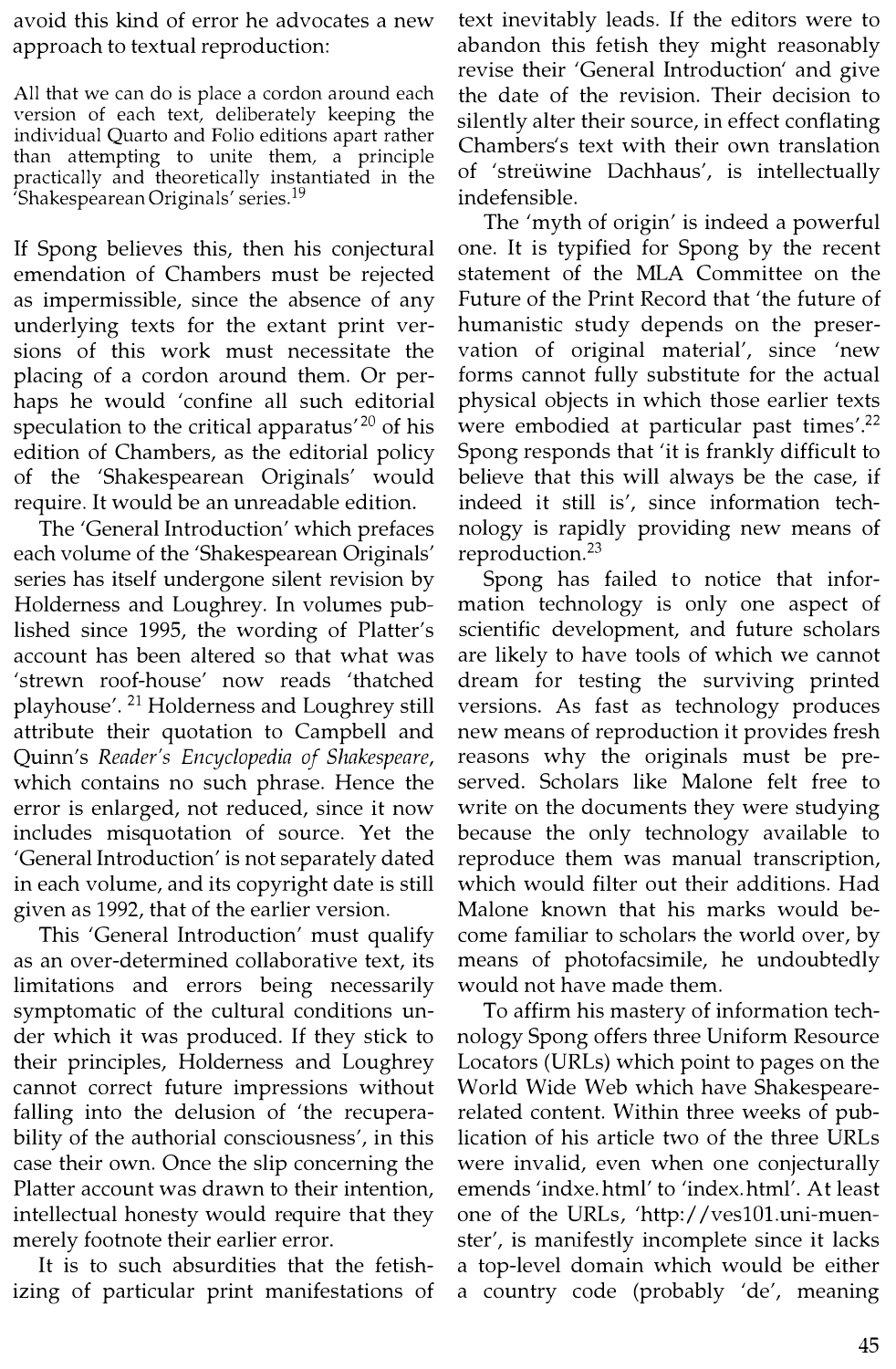'Germany') or an international domain name (for example 'edu', meaning 'education') that takes the place of a country code. Spong may claim that his URLs have been corrupted by the printer, and I would be prepared to accept this explanation, but again the principle of over-determination would stand in the way of correction. One can only assume that Spong, as it was once joked of Derrida, is obliged on principle to make no marks on his proofs.

There is a further problem with his use of printed text to disseminate these URLs. Having commented that it is ironic that the MLA committee's statement about original materials 'was disseminated via electronic mail', $24$  Spong displays an equally ironic lack of understanding of the Internet, and especially the World Wide Web. The print medium is not a good place to pass on URLs since it is in the nature of the Web that pages come and go, sites are reorganized and moved, and generally nothing stays the same for very long. A scholarly article, which in the case of New Theatre Quarterly might not appear until a year after it is written, is possibly the least appropriate place to disseminate URLs.

In an attack on the squeamishness about 'fiscal matters' shown by Chambers, Spong quotes his comment that the Shakespeare quartos were published by persons 'among whom shifting business relations seem to have existed, and some of whose proceedings, from a literary and probably also from a commercial point of view, were discreditable'.25 Spong rejects such disdain for sharp practice and asserts that 'a play's use value was equivalent to its exchange value alone, for over and above everything else it was a commodity'.26

The danger of this apparently Marxist position is that it comes very close to a rightwing laissez-faire notion of use value. Plays are unlike other commodities such as coal and steel in that they embody human selfcontemplation. Because they construct dramatic worlds which to some degree mirror and yet simultaneously stand apart from the world we perceive as our own, plays have a use value that exceeds their exchange value. Such forms of cultural production are the means by which the cultural-ideological superstructure exerts influence upon the economic structure from which it arises. Without this principle of reciprocity, Marxist cultural theory degenerates into a model of mere 'reflection' and 'determination'.

Spong sees the new critical strategies of the 1980s as having 'risen to occupy a position of dominance',<sup>27</sup> but I suggest that at best these strategies are still, to use another of Raymond Williams's terms, 'pre-emergent'. If anything the concern to account for extant texts and edit them with concern both for contemporary dramatic practice and the active intellectual labour of the dramatists shown by the Oxford edition is part of, rather than a reaction to, the shift towards materialism in the 1970s and 1980s.

The 'Shakespearean Originals' series removes the dramatist's ideals from the process and locates a spurious authority in the early printed texts themselves. This is a decidedly un-Marxist rejection of the recoverable active labour of the working dramatist, and amounts to a fetishizing of print. Stanley Wells stood firm against the intention of Oxford University Press to describe their edition as 'definitive' because he holds the conviction that all texts are actively mediated and historically situated, and hence such a label would be misleading. The 'Shakespearean Originals' series is in danger of representing itself as an unmediated reproduction, but its conflation, or ignorance, of press variants belies this selfflattery.

Spong's quotation of irrelevant passages from Marxist texts does not help either the advancement of the particular critical strategies which he supports, or the case for minimal editing of early printed texts. He begins with a quotation from Marx's 'A Contribution to the Critique of Hegel's Philosophy of Right', which he summarizes as 'indignation and denunciation are characteristic of this class of writing [i.e., criticism]'.28 If the 'Shakespearean Originals' series is criticized for its fetishizing of early printed texts, this is only to be expected since Marx predicted it.